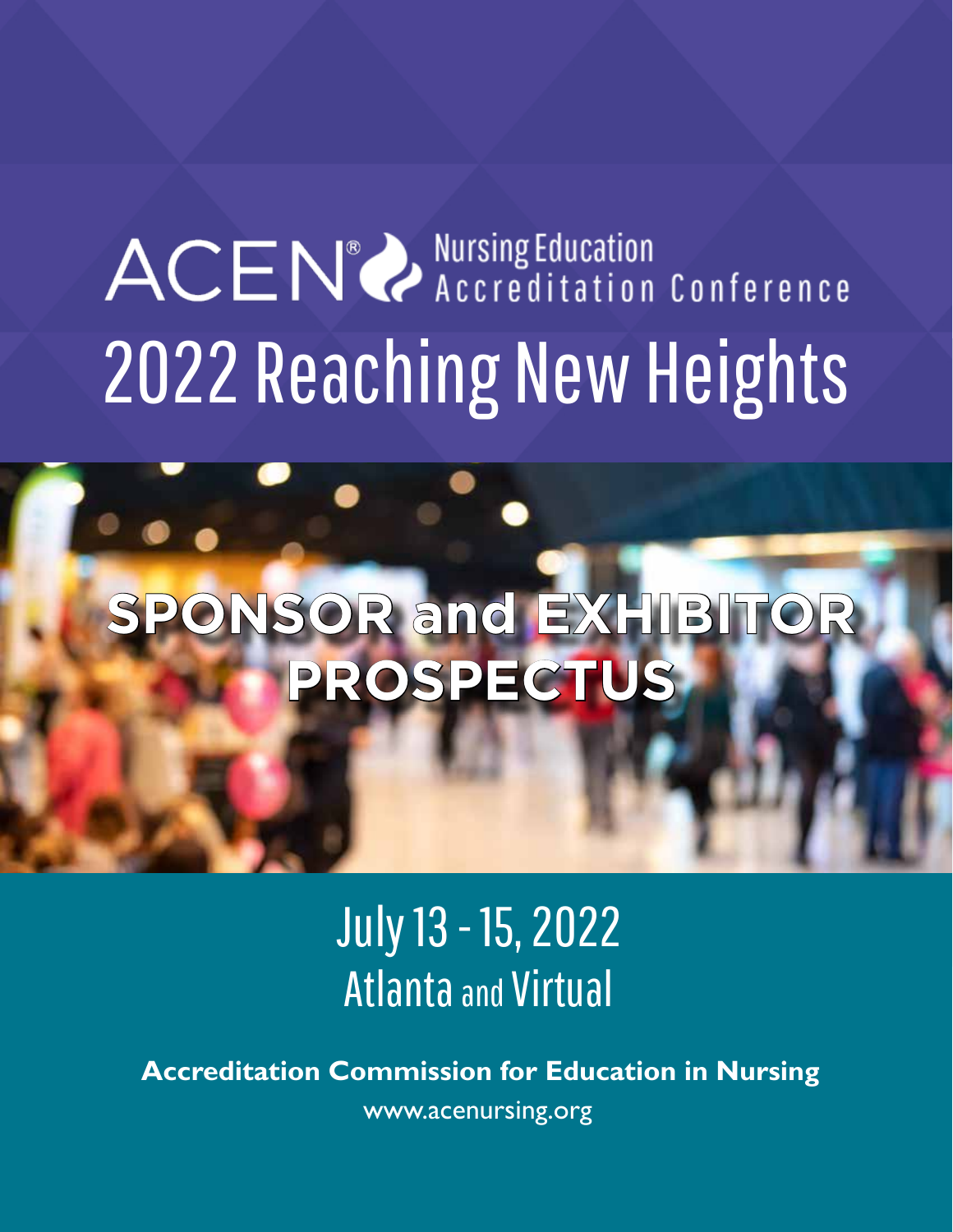

# IN-PERSON at The Westin Peachtree Plaza Atlanta, Georgia and STREAMING LIVE VIRTUALLY

# July 13-15, 2022

# **TABLE OF CONTENTS**

| About the 2022 ACEN Nursing Education Accreditation Coference  5 |  |
|------------------------------------------------------------------|--|
|                                                                  |  |
|                                                                  |  |
|                                                                  |  |
|                                                                  |  |
|                                                                  |  |
|                                                                  |  |

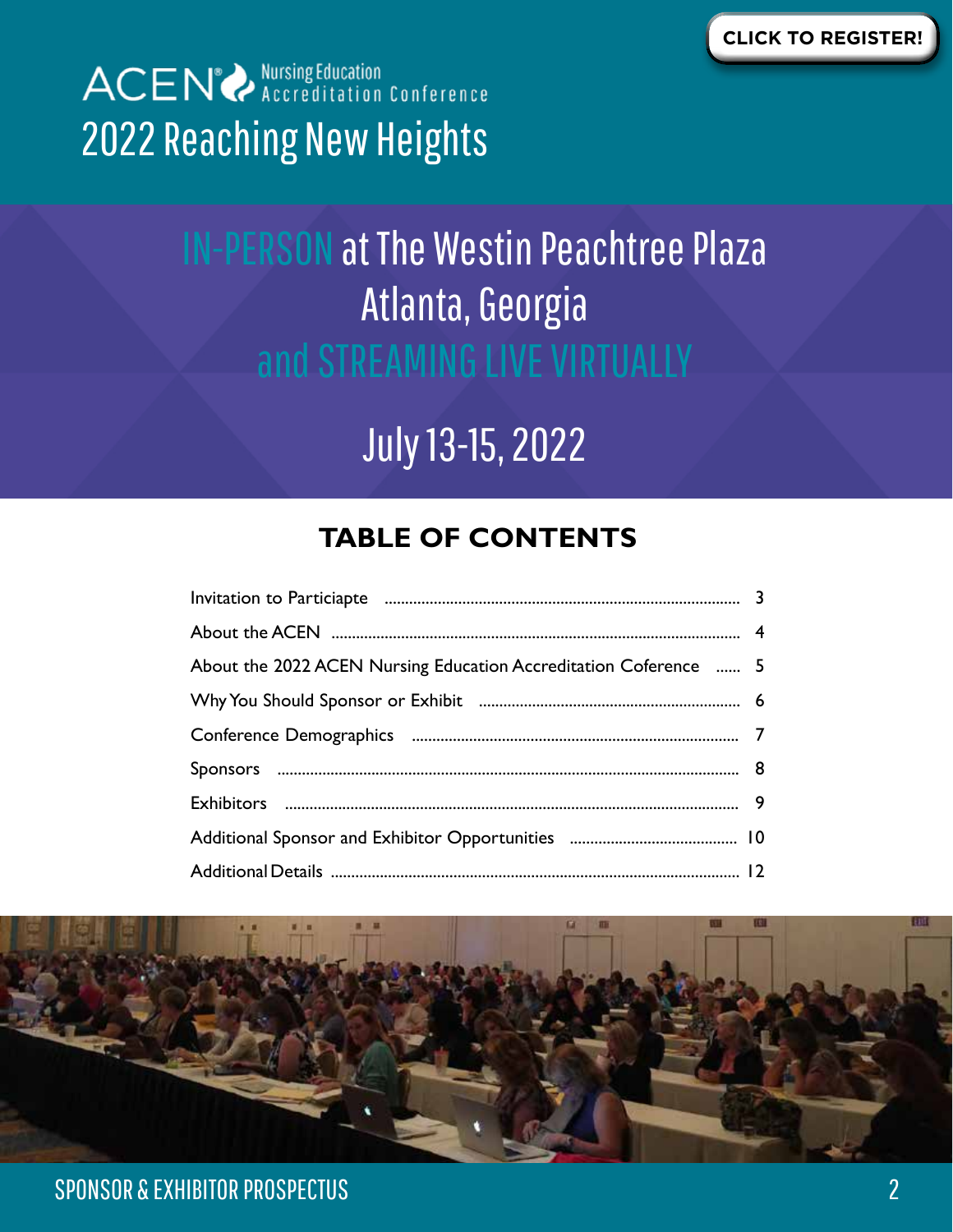# ACEN<sup>®</sup> Accreditation Conference 2022 Reaching New Heights

# INVITATION TO PARTICIPATE

For the first time, the ACEN Nursing Education Accreditation Conference will be delivered as a hybrid, in-person and virtual event. Join us as we adjust to a world changed by the COVID-19 crisis. This annual event will allow faculty, nurse administrators, college administrators, students, accreditation liaisons, laboratory personnel, data analysts, and staff from all over the world to connect, share knowledge, and learn about the latest innovative developments.

With a focus on Reaching New Heights, the 2022 ACEN Nursing Education Accreditation Conference will discuss re-envisioning the future through the positive alternatives and opportunities that were created. The focus will be on how nurse educators can reinvigorate, revitalize, and reignite their profession to strengthen our communities through inclusion, equality, and mental health support.

We are confident that our comprehensive hybrid program, with all sessions streamed live, will deliver the knowledge-rich conference experience that has supported learning and development in our industry for over 70 years. A digital platform offers many exciting possibilities, and we hope you will join us as we rise to the challenges and opportunities of a new decade.

As always, the ACEN demonstrates our strong connection with the nursing education community, from the innovators, front-line workers, educators, administrators, students, and others in nursing education. Our sponsors and exhibitors are integral to providing participants with a conference that continues to lift the bar. This annual opportunity to explore new ideas and hear from local and international experts presents the perfect forum to support the industry, connect with colleagues, and promote your business through in-person or online sponsorship and/or exhibiting.

We welcome back our long-term supporters and look forward to engaging with new organizations. There are various ways to be involved. This document outlines the developed sponsorship packages. These packages are not fixed –so if you have ideas, let's talk!



*I hope you can join us to connect with clients and build your brand through ACEN Nursing Education Accreditation Conference*

Marsal P. Stoll, EdD Chief Executive Officer

SPONSOR & EXHIBITOR PROSPECTUS 3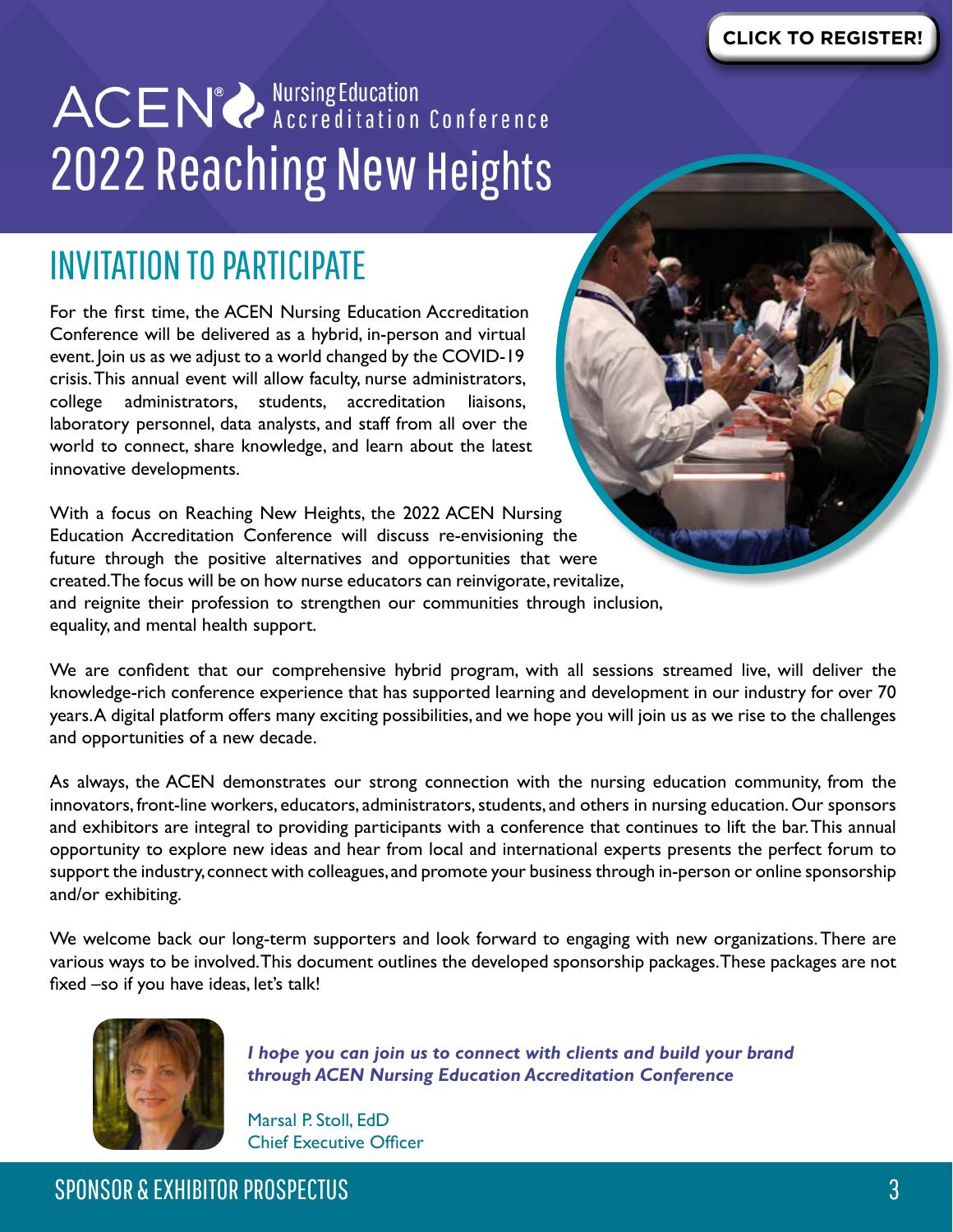

# About the ACEN

**EACEN®** Accreditation Commission<br>for Education in Nursing

The Accreditation Commission for Education in Nursing (ACEN) is the leading authority in nursing education accreditation. With over 70 years of accreditation history, the ACEN is the longest serving and largest accreditor of nursing education programs, including clinical doctorate/DNP specialist certificate, master's/ post-master's certificate, baccalaureate, associate, diploma, and practical nursing. The ACEN is the only nursing education programmatic accreditor recognized by both the United States Department of Education (USDE) and the Council for Higher Education Accreditation (CHEA).



The goal of the ACEN is to be a supportive partner in strengthening the quality of nursing education, continuing to "reach new heights" to include accreditation of international nursing education programs and transition-to-practice programs for all levels of nursing practice.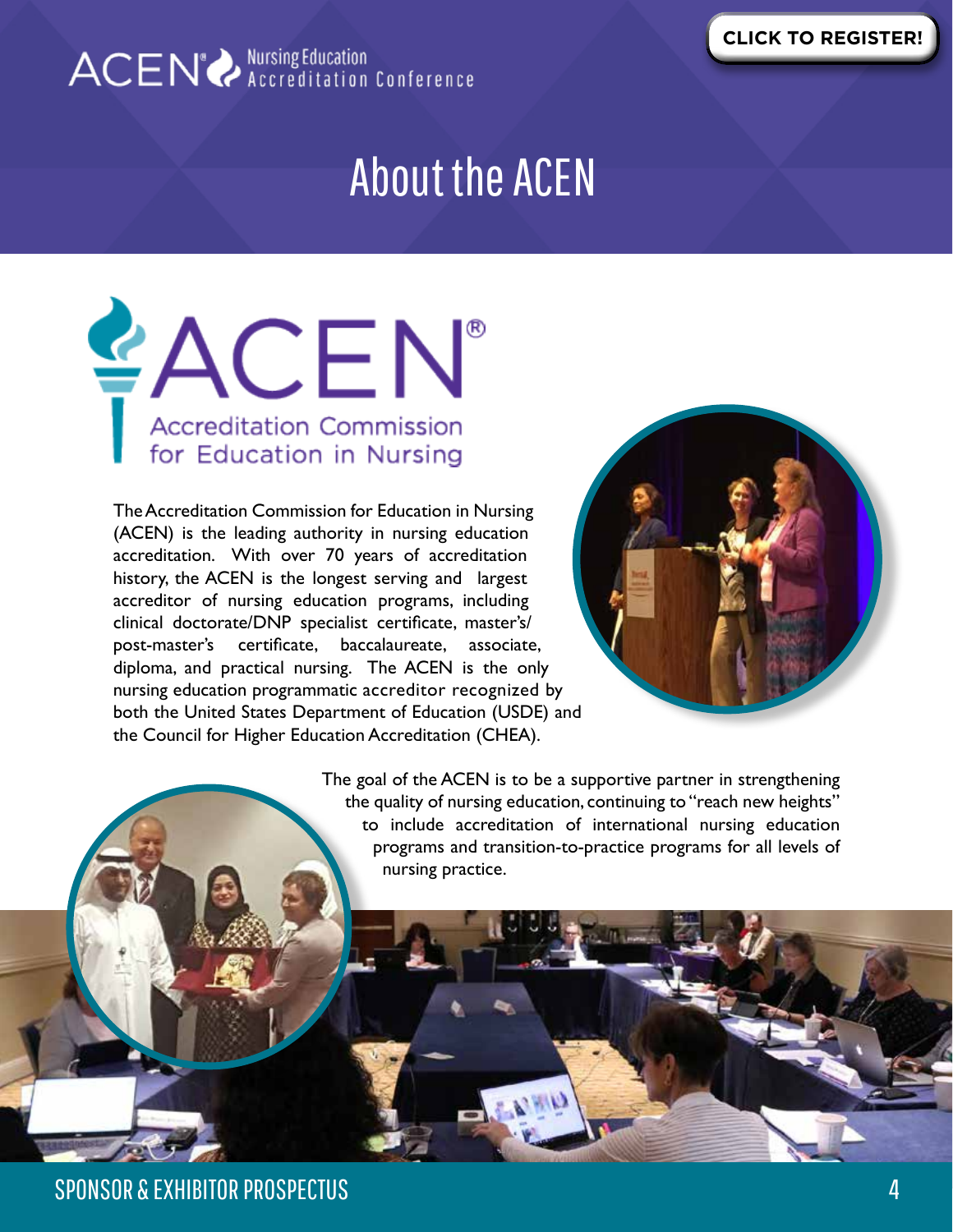# About the 2022 ACEN Nursing Education Accreditation Conference

The Nursing Education Accreditation Conference strives to exemplify the philosophy of accreditation of nursing education program and transition to practice programs by providing nurse administrators, faculty, and students:

- $\supset$  A community of scholarship in which to exchange a variety of novel ideas, share successes/failures, and keep current with contemporary practices in nursing education
- $\supset$  Personal support through individualized methods that develop and strengthen the effectiveness of accreditation
- $\supset$  An opportunity to connect with colleagues from all levels of nursing preparation, applaud achievements as a community, and celebrate nurses' global leadership in health outcomes

### **2022 Conference Theme: Reaching New Heights**

"**Reaching New Heights**" incorporates the lessons we have learned into our community's "new normal." Peers within nursing education will discuss reenvisioning the future through the positive alternatives and opportunities that were created. The focus will be how nurse educators can reinvigorate, revitalize, and reignite their profession to strengthen our communities through inclusion, equality, and mental health support. The conference tracks will address teaching and learning methods, curricula, resources, outcomes, technology for governing organizations, nursing programs, classrooms, hospitals, clinical experiences, and preceptor experiences.

The ACEN Annual Conference is the most informative gathering place for the nursing education community, bringing together scholars from all levels of nursing programs located throughout the United States, U.S. Territories, and internationally who are passionate and energized about nursing education, and leveraging accreditation to improve the quality of nursing education programs.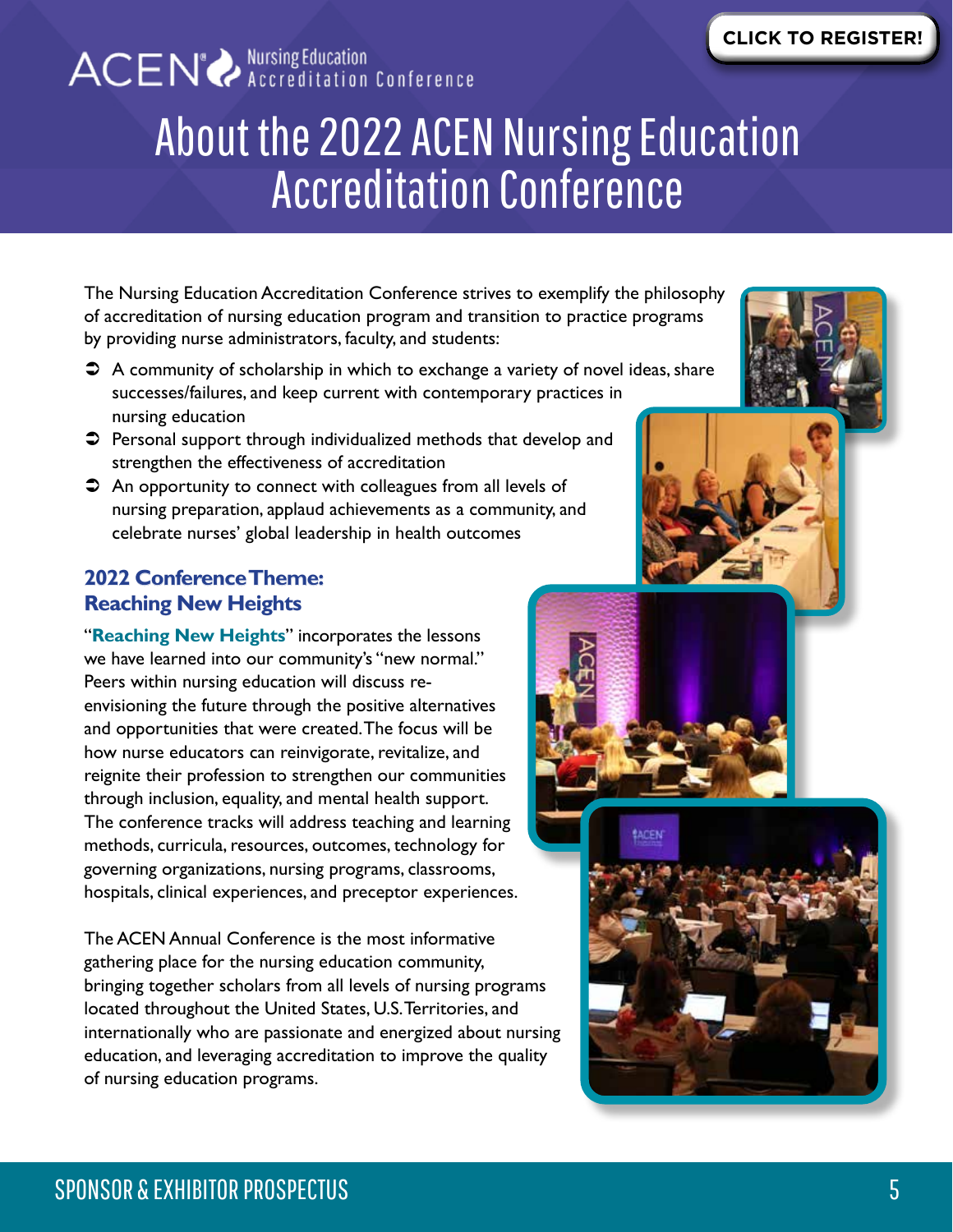

# Why You Should Sponsor or Exhibit







#### **CONNECT WITH OVER 400 OF THE RIGHT PEOPLE**

The ACEN Annual Conference is attended by over 450 nurse educators, program and deparment administrators, deans and directors, and nursing students from all program types – practical, diploma, associate, baccalaureate, master's, and clinical doctorate programs; and nurse executives from transition to practice programs – who are enthusiastic about solutions that the conference exhibitors and sponsors can provide to improve nursing education. This conference is one of few where you can connect, not only with **all levels of professionals in the field of nursing education**, but also directly with **departmental decision-makers who have the ability to choose how a budget can best be spent**. With over 1,300 ACEN-accredited nursing programs nationally and internationally, this conference is sure to expose you to a wide geographic range of leaders in nursing education!

#### **7 HRS. OF DEDICATED EXHIBIT TIME THAT BRINGS ATTENDEES DIRECTLY TO YOU**

Take advantage of being face-to-face with and being virtually connected to hundreds of current and potential clients by sharing your expertise through presentations and booth demonstrations during valuable, dedicated exhibit times. The schedule includes long meal breaks and intermissions between sessions, with food and beverages always served at the back of the exhibit hall. In addition, fun activities and entertainment for the attendees are planned right in the exhibit hall and the virtual environment.

#### **LINKS ON THE CONFERENCE WEBSITE AND MOBILE APP**

The ACEN Annual Conference is a paperless event where all program communication is digital. This means the link between vendors and attendees is only a click away. Sponsoring or exhibiting at the conference gives you the opportunity to connect with both live and virtual attendees through your onsite and virtual booth. Your company name and description are also published on the conference website and in the accompanying mobile app, along with a link to your virtual booth, website, and any social media pages you would like to direct attendees to. There is no printed program with static lists of vendors; attendees can simply click on your details right in our dynamic digital platform. This allows for attendees to easily connect with you before, during, and after the event, maximizing your marketing dollars in ways that print-based events simply can't do. And if you're worried about attendees not using our app; don't be. **We're proud to share that we continue to have 100% app use at our conference!**

#### **ACCESS TO AN ATTENDEE MAILING LIST**

There is no need to decipher the hieroglyphics that attendees pen on your newsletter sign-up sheet. Both before and after the conference, sponsors and exhibitors receive a spreadsheet with attendee contact information. This means more contacts, **more leads, more prospective sales, and more value for your marketing dollar**.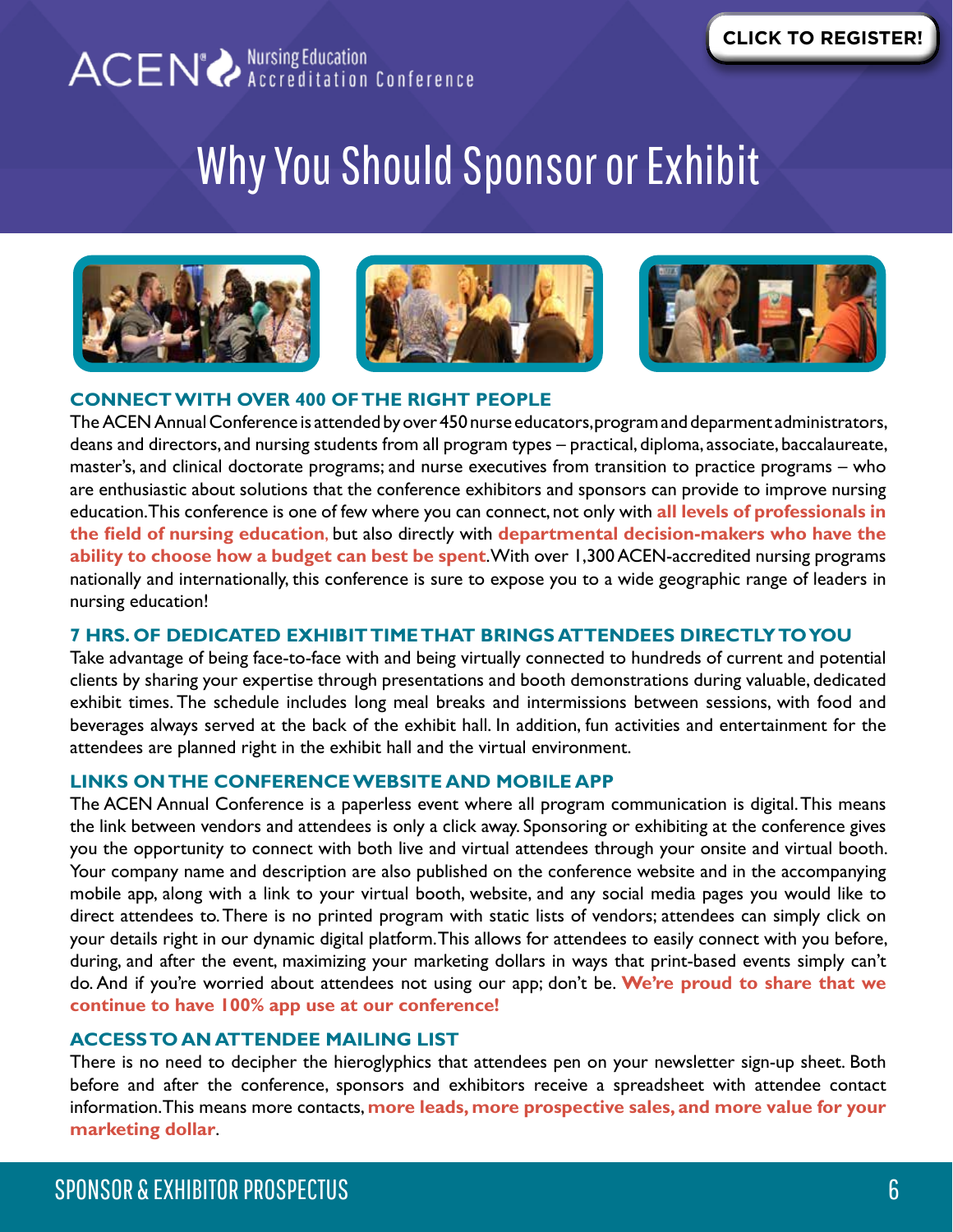# Conference Demographics



2019 [LIVE] Attendance: 461 2021 [VIRTUAL] Attendance: 753 2020 [CANCELLED]

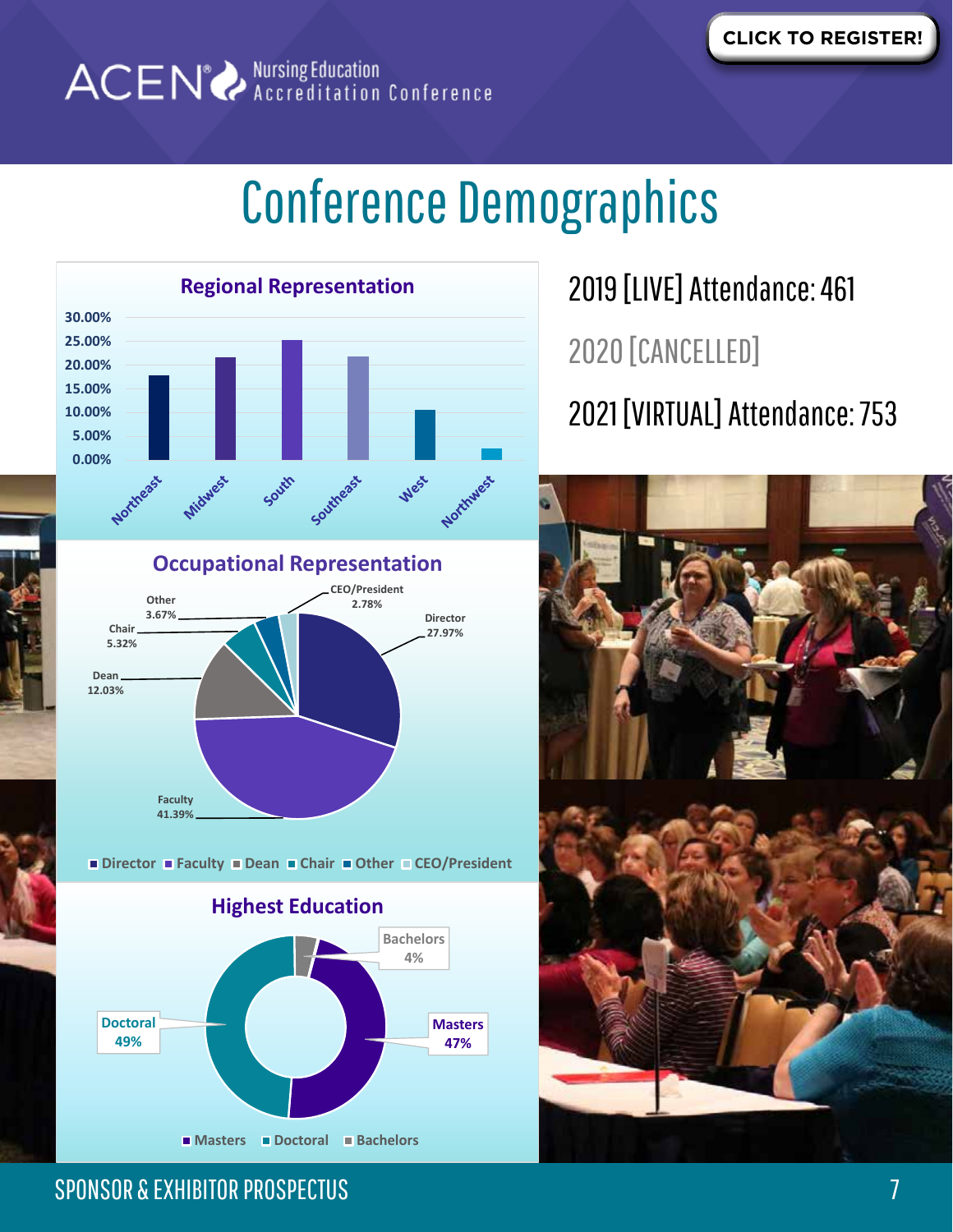# **SPONSORS**

### **Sponsorship starting at \$2,500**

As a sponsor, you unlock exclusive opportunities.

### **What is included:**

Â In-person and virtual booth space (**full exhibitor package**) **PLUS**

- Advertisement on all promotional items (website, physical mailers, and email banners)
- Flyer in welcome bag
- Acknowledgment on large poster advertisement at badge pick up

# **Exclusive Sponsorship Opportunities**

As a sponsor, these opportunities are exclusive to you. There are other optional add ons available. Let us help you build a package that will maximize your exposure.

### **Sponsor a General Session \$1,000**

Your sponsorship acknowledged in the welcome slide for a general session, projected on multiple 12ft. screens

- Your flyers or other collateral placed on the seating
- **•** Mention of sponsorship on the agenda
- Your logo included in directional signage

### **Sponsor a Social**

#### **or Networking Activity 5600**

Sponsor a social activity, such as yoga or a morning run. The ACEN will print your message/logo placed on swag or favors for participants of the activity. Speak with our Events Coordinator for planned activities.

### **Step & Repeat Logo Placement \$ 300**

Your logo strategically placed on the step and repeat background, similar to what you find on "the red carpet." The step and repeat is a popular "photo op" many attendees enjoy using throughout the duration of the conference for selfies and uploads to social media channels.

These are offered in very limited quantities. Don't miss these opportunities. Register today as a sponsor! Your sponsorship includes not only the full exhibitor package and other wide-reaching add-ons, but also access to these exclusive opportunities.

**"The strong content was a key driver of drawing attendees to the conference; that's the most valuable component..."** 





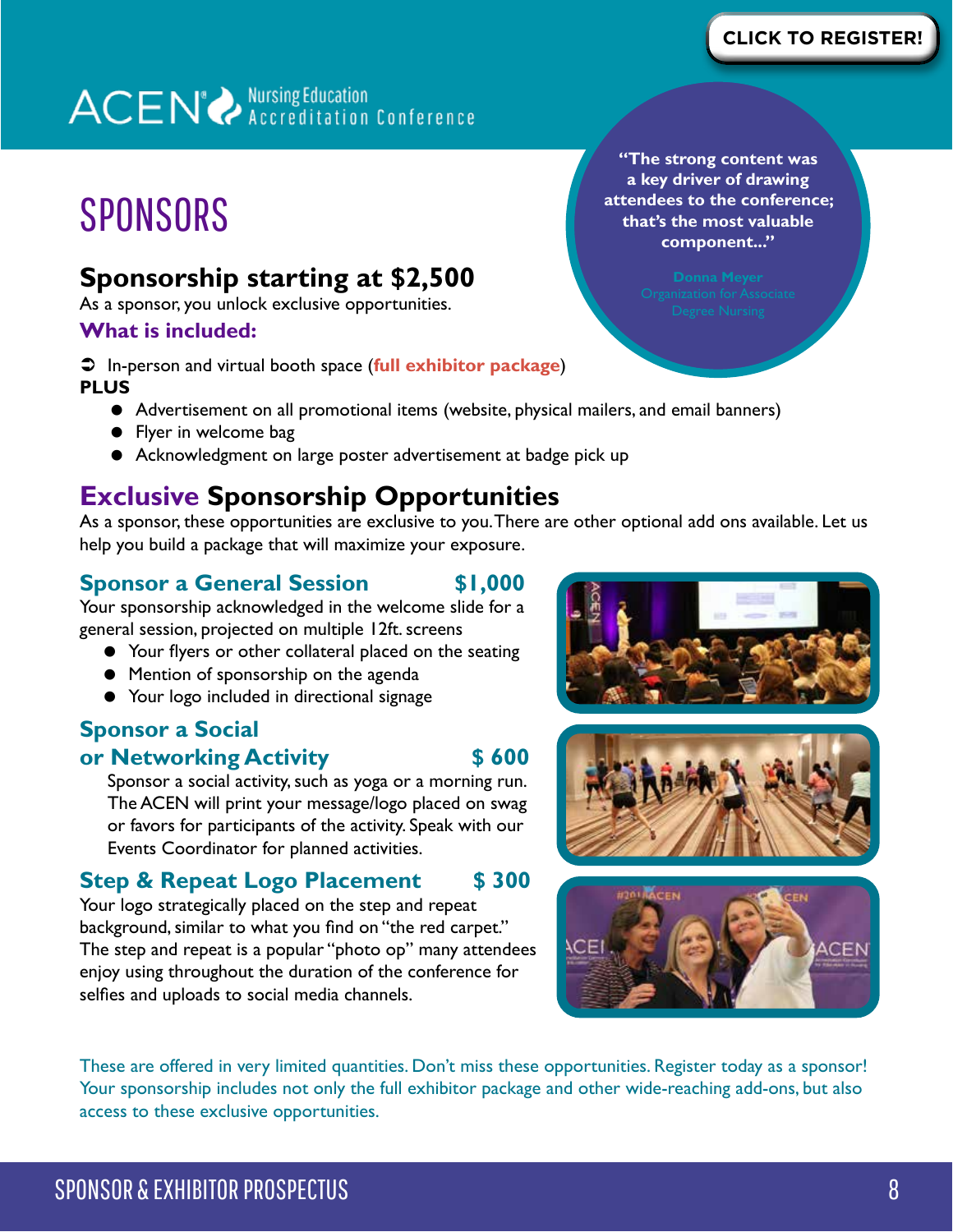### **[CLICK TO REGISTER!](https://web.cvent.com/event/87b753be-99e2-4bcf-8806-360456bccb01/summary)**

# ACEN<sup>®</sup> Accreditation Conference

# EXHIBITORS

# **Exhibitor Package: \$1,700**

#### **What is included:**

- $\bigcirc$  10'x10' booth space\*
- $\supset$  8' high back wall draperies
- $\supset$  3' high side rail draperies
- One 6' skirted table
- $\bullet$  Two limerick side chairs
- $\supset$  One wastebasket
- One 7" X 44" exhibitor identification sign
- Â Exhibitor badges for two representatives (entry to exhibit hall only)
- $\supset$  Meals and refreshments for two exhibitor representatives
- $\supset$  Listing on conference mobile app with 50-word profile description

#### Â **PLUS Virtual Exhibitor BONUS Included:**

- **•** Virtual Exhibitor Booth
- Two virtual exhibit booth staff representatives & exhibitor portal access

*\*For additional booth space, please contact us for special pricing.*

# **Exhibitor Schedule**

*"We'll be back for sure! It exceeded our expectations on ROI. This was a well organized event."*

### **Tuesday, July 12, 2022** - Exhibitor Move-In

● 3:00 PM - 8:00 PM

#### **Wednesday, July 13, 2022** - Exhibit Hall Hours

- 8:00 AM 9:00 AM
- $\bullet$  12:00 PM 1:15 PM
- $\bullet$  4:00 PM 5:15 PM

#### **Thursday, July 14, 2022** - Exhibit Hall Hours

- 7:30 AM 8:45 AM
- $\bullet$  12:00 PM 1:15 PM
- 5:00 PM 6:00 PM
- 7:00 PM 11:00 PM Exhibitor Move-Out

**Alliance Nationwide Exposition** will provide, install, and remove the booths in accordance with the final floor plan. Exhibit space rental does not include: carpeting, utilities, storage, labor, and other services needed within your event space. Additional furnishings will be available for rent through Alliance.

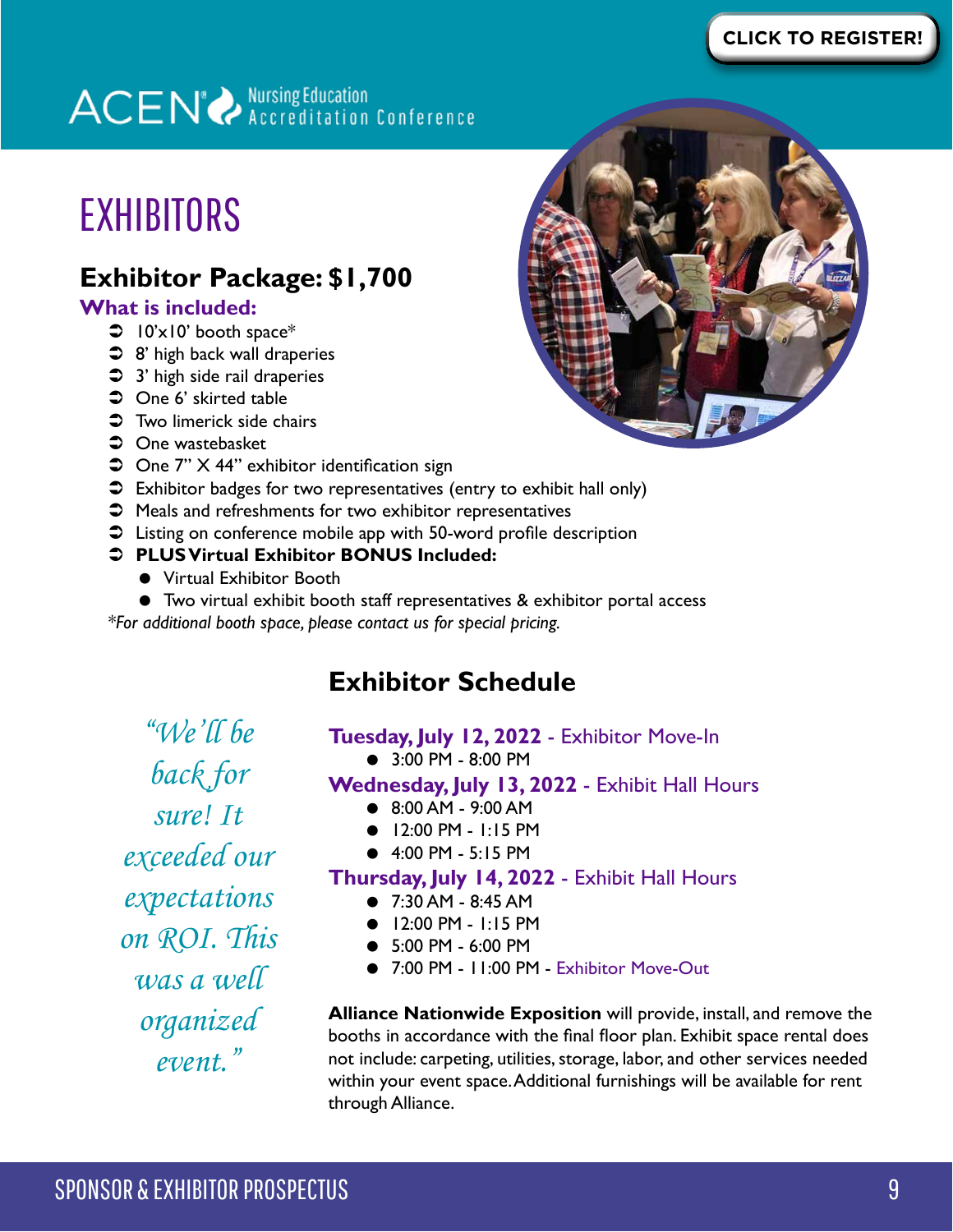# ADDITIONAL SPONSOR & EXHIBITOR OPPORTUNITIES

### **BONUS Virtual Exhibit Booth**

#### **(Included with Sponsorship and Exhibitor Package)**

- Two virtual exhibit booth staff representatives & exhibitor portal access (Additional staff is \$75/EA)
- UNL Content files for collateral, brochures, giveaways, video demos, and other digital information
- Profile page with company name, URL, description and social media links: Facebook, Twitter, Linkedin
- **Contact information and link to Company website**
- Seven Hours total of dedicated exhibit hall hours
- All features included with Zoom (video, breakout rooms, chat feature, reactions, etc.)
- **•** Exhibitor name searchable
- Booth staff name(s) searchable
- Contact Us Button lead generator on profile page Access to leads in exhibitor portal
- Reports: Inbound leads and analytics of attendees visiting your booth.
- 30% Discount towards the Conference General Admission

*"One of the best shows we've exhibited at this year. The attendees were exactly our target market!"* 



### **Welcome Bag Insert \$150**

Your postcard/flyer included in the welcome bag for all conference attendees.

### **Push Notifications \$175**

Notifications can be used to inform, remind, or update attendees about key info from your exhibit.

### **Reception Promotion \$200**

Display your branded item at the conference reception (swag, flyers, or party favors, etc.)

### **Pop-Up Retractable Banner \$600**

One 33" x 78" pop-up retractable banner printed for you and placed at a high-traffic area.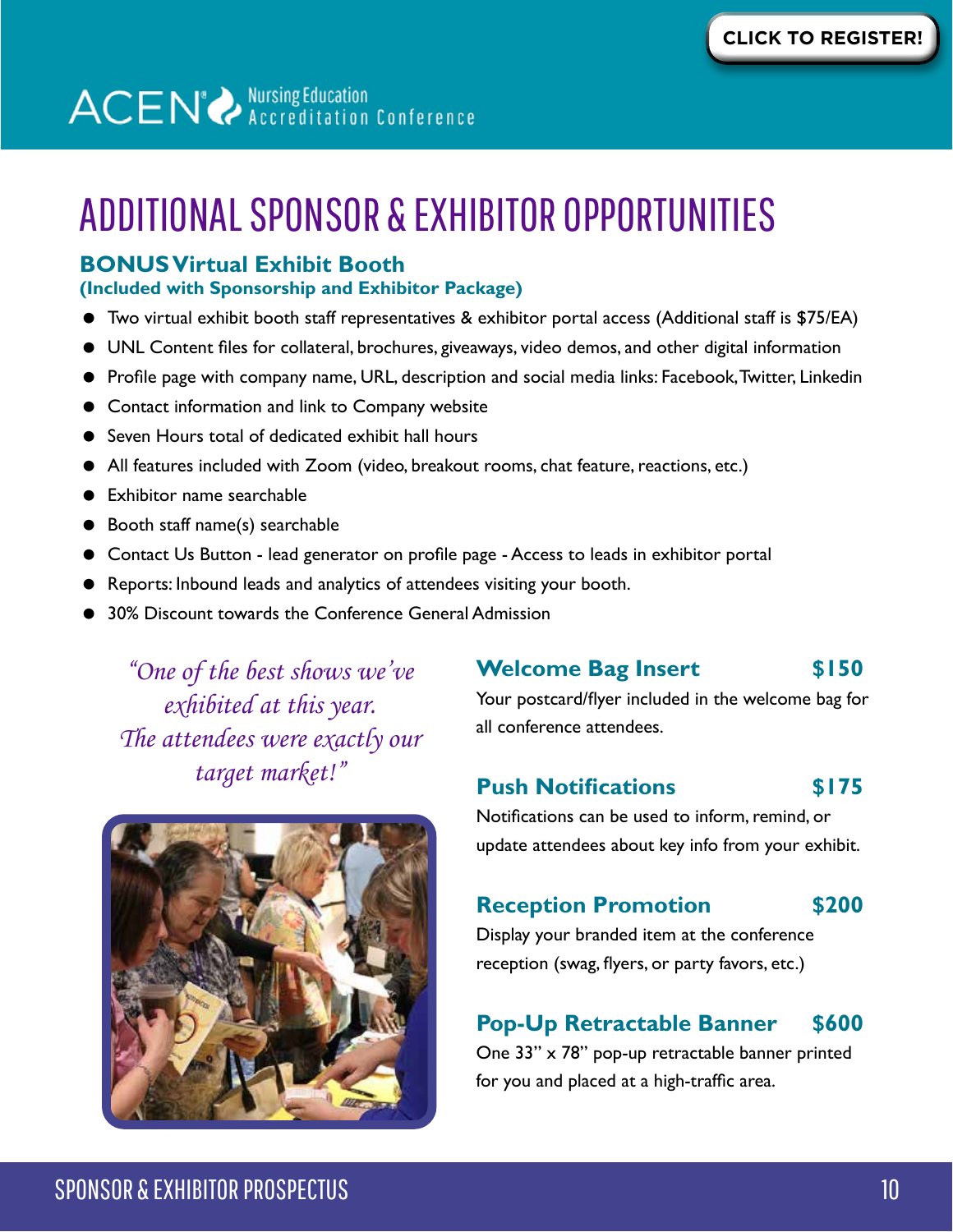# ADDITIONAL SPONSOR & EXHIBITOR OPPORTUNITIES

### **Passport Game with Appointment Scheduler \$250**

Ensure that attendees stop by your booth! After creating and attending an appointment with participating exhibitor booths, attendees will be entered into a drawing to receive a prize. The Appointments Scheduler allows attendees to schedule appointments with you directly from the Attendee Website.

### **Sponsored Concurrent Session 5350**

- Your logo on welcome slide while participants enter session
- Your flyers on chairs
- Mention of sponsorship on agenda
- Your logo on directional signage

### **Sponsored Power Charging Station 800**

POWER UP! Sponsor one of the charging stations strategically placed in a high-traffic area within the exhibit hall.





**Looking to maximize your exposure? Special discount when you bundle optional items. Contact us at [annualconference@acenursing.org](mailto:annualconference%40acenursing.org?subject=Sponsor%20and%20Exhibitor%20Opportunities)**